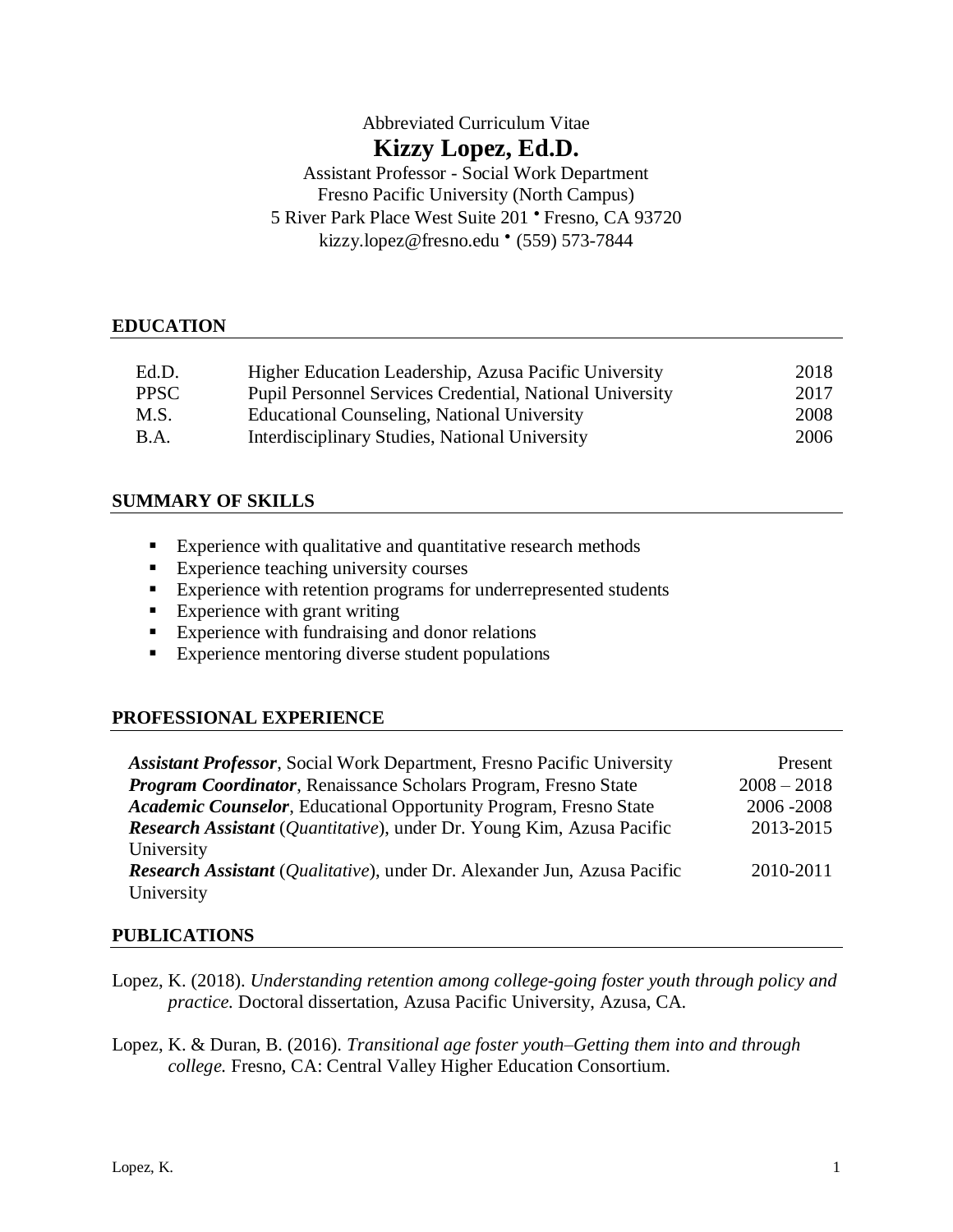Kim, Y., Edens, D., Espinoza Parra, O., & Lopez, K. (2015). Sense of belonging among undergraduate students of color at predominantly White religious-based institutions. In B. Jackson Glimps and T. N. Ford (Eds.), *Gender and Diversity Issues in Religious-Based Institutions and Organizations.* IGI Global Publisher.

### **SELECTED PRESENTATIONS**

#### *Peer Reviewed*

- Hoffman, A., Lopez, K., Bennett, J., & Tinker, B. (2018, March). *Fostering inclusion: The implementation of a faculty/staff mentor program for college-going foster youth.* Philadelphia, PA: 2018 National Association of Student Personnel Administration.
- Lopez, K & Whitman, K. (2017, November). *Towards leveling the playing field: Insights on the college-going experiences of foster care alumni.* Houston, TX: 2017 Annual Conference of the Association for the Study of Higher Education.
- Amechi, M. H., Gross, J., Gupton, J., Lopez, K., & Whitman, K. (2016, November). *A forum on critical issues affecting foster youth in higher education: Cultivating a scholarly agenda and community of scholars.* Columbus, OH: 2016 Annual conference of the Association for the Study of Higher Education.
- Kim, Y., Edens, D., Lopez, K. & Espinoza Parra, O. (2015, April). *Sense of belonging among students of color at faith-based colleges and universities: A comparison with white counterparts.* Chicago, IL: 2015 Annual Conference of the American Educational Research Association.

#### *Featured and Invited Speaker*

- Lopez, K. (2018, September). Featured speaker. *Removed: Supporting foster youth in an educational setting.* Excellence Through Equity Conference in Riverside, CA.
- Lopez, K. (2018, September). Guest Speaker. President's Scholars Honors Banquet at Fresno Pacific University in Fresno, CA.

#### **SELECTED FUNDED GRANTS**

Lopez, K. (2015). Grant writer and researcher. From NEO Philanthropy Grant to complete mixed methods research study on transitional age foster youth in the Central Valley. Awarded \$10,000.

Lopez, K. (2008 - 2018). Principal Investigator. Multiple grants from Walter S. Johnson Foundation for the Renaissance Scholars Program at California State University, Fresno. Awards combined \$460,000.